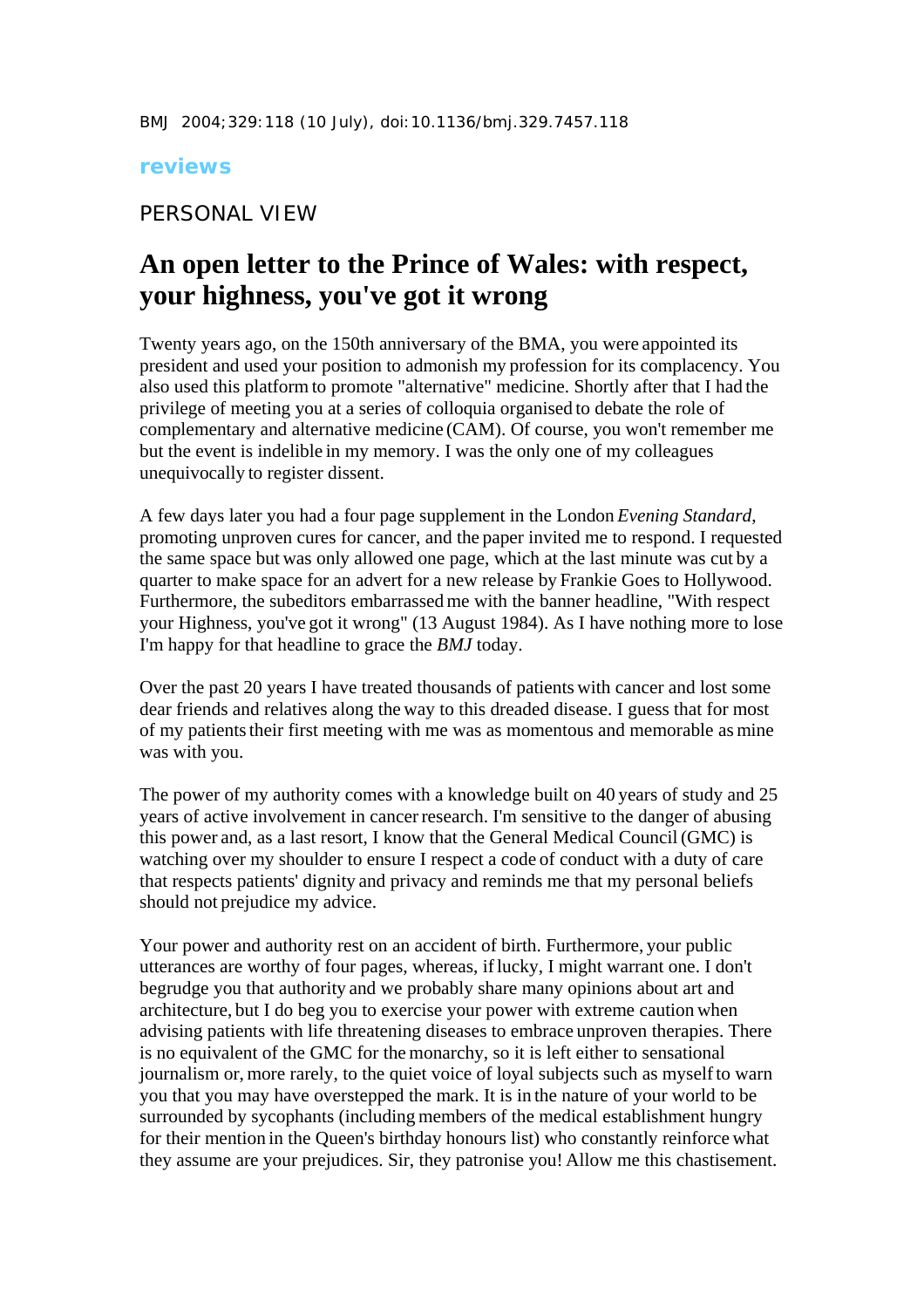

**Prince Charles: let them drink carrot juice**

Credit: TIM ROOKE/REX

Many lay people have an impressionistic notion of science as a cloak for bigotry. Nothing could be further from the truth. The scientific method is based on the deductive process that starts with the humble assumption that your hypothesis might be wrong and is then subjected to experiments that carry the risk of falsification. This approach works. For example in my own specialism, breast cancer, we have witnessed a 30% fall in mortality since 1984, resulting from a worldwide collaboration in clinical trials, accompanied by improvements in quality of life as measured by psychometric instruments.



Last week I had a sense of déjà vu, when the *Observer*(27 June) and *Daily Express* (28 June) newspapers reported you

However, much has changed since you shocked us out of our complacency 20 years ago. The GMC is reformed and, as part of this revolution, so has our undergraduate teaching. Students are taught the importance of the spiritual domain but also study the epistemology of medicine or, in simpler

promoting coffee enemas and carrot juice for cancer.

words, the nature of proof.

**Michael Baum: help us nourish medical science**

You promote the Gerson diet whose only support comes from inductive logic—that is, anecdote. What is wrong with anecdote, you may ask? After all, these are real human interest stories. The problems are manifold but start with the assumption that cancer has a predictable natural history. "The patient was only given six months to live, tried the diet, and lived for years." This is an urban myth. With advanced breast cancer the median expectation of life might be 18 months, but many of my patients live for many years longer, with or without treatment.

I have always advocated the scientific evaluation of CAM using controlled trials. If "alternative" therapies pass these rigoroustests of so called "orthodox" medicine, then they will cease to be alternative and join our armamentarium. If their proponentslack the courage of their convictions to have their pet remediessubjected to the hazards of refutation then they are the bigots who will forever be condemned to practise on the fringe.

I have much time for complementary therapy that offers improvementsin quality of life or spiritual solace, providing that it istruly integrated with modern medicine, but I